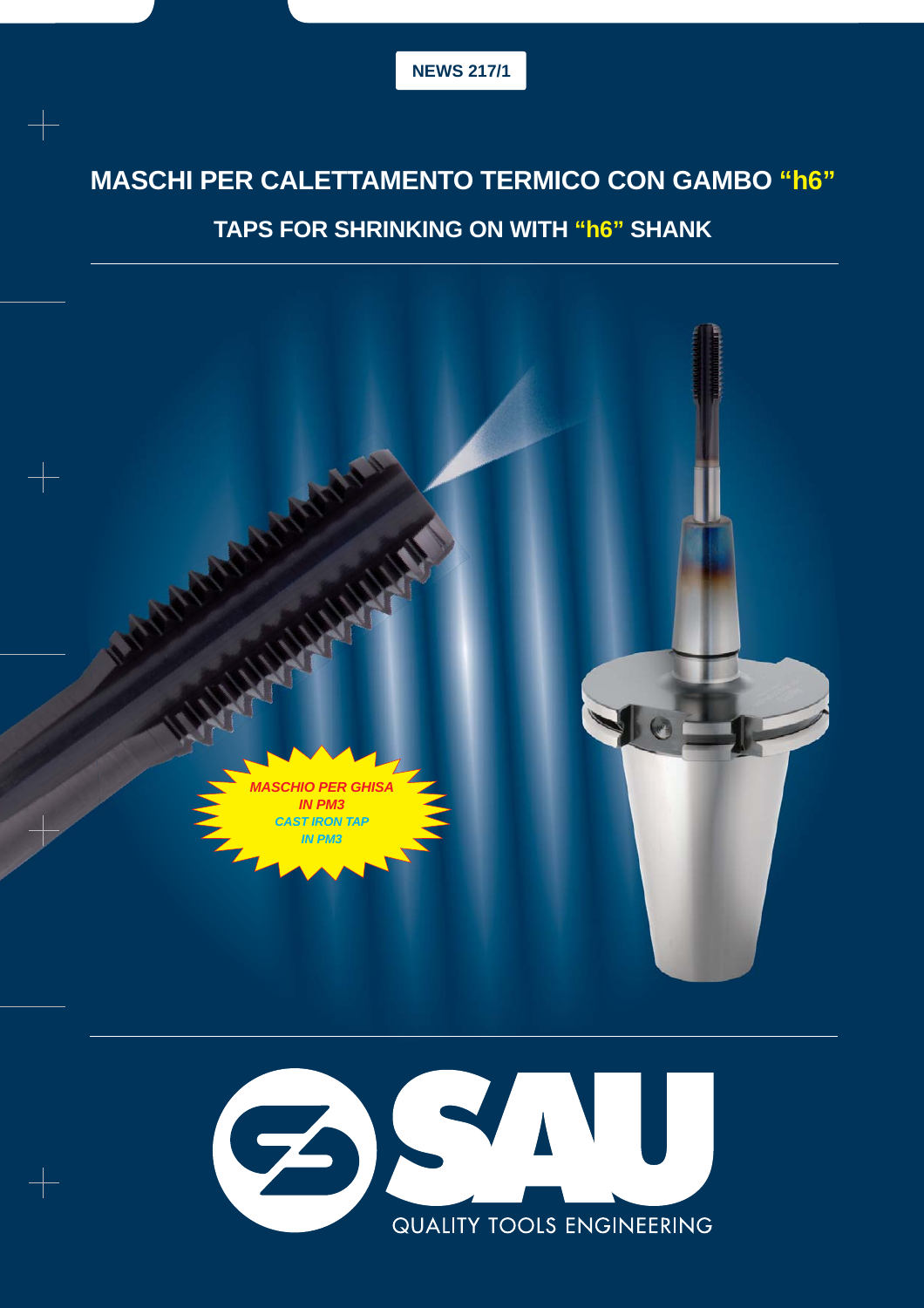# **SIMBOLOGIA - SYMBOL - SYMBOLE - SYMBOLES**

| RIVESTIMENTI - COATED - BESCHICHTUNG - RECOUVREMENT |                                                                                                                                                                                                                                                                                                                                                                                                                                                                                         |  |  |  |  |  |  |  |
|-----------------------------------------------------|-----------------------------------------------------------------------------------------------------------------------------------------------------------------------------------------------------------------------------------------------------------------------------------------------------------------------------------------------------------------------------------------------------------------------------------------------------------------------------------------|--|--|--|--|--|--|--|
| <b>RIVESTIM.</b><br><b>COATED</b><br>TIALN+C        | TiAIN + Carbon: Rivestimento adatto allo scorrimento del truciolo, resistente<br>all'usura e all'ossidazione, adatto per la lavorazione di acciaio inox e alluminio con<br>alto contenuto di silicio, consigliato per maschiatura di fori ciechi profondi.<br>TiAIN + Carbon: Coating ideal for the chip to slide over, wear and oxidation<br>resistant, suitable for machining stainless steel and aluminium with a high silicon<br>content, recommended for tapping deep blind holes. |  |  |  |  |  |  |  |

### CLASSE - CLASS - KLASSE - CLASSE

PM3 Acciaio PM sinterizzato ad alto contenuto di Vanadio e Cobalto impiegato per materiali da lavorare con R>1000 N/mm2 *Sintered PM steel of a high Vanadium and cobalt content used for materials to work with R>1000 N/* mm2

|          |                                          | TIPO DI FORI DA LAVORARE - TYPE OF HOLES TO BE MACHINED<br>ZU BEARBEITENDE BOHRUNGSTYPEN - TYPE DE TROUS A USINER |                        |                                                       | IMBOCCO - CHAMFER - ANSCHNITT - ENTREE |
|----------|------------------------------------------|-------------------------------------------------------------------------------------------------------------------|------------------------|-------------------------------------------------------|----------------------------------------|
| 红人<br>21 | Foro Cieco/Passante<br>Dead/Through hole |                                                                                                                   | $2 - 3$<br><b>FILL</b> | 2.5 - 3 Filetti d'imbocco.<br>2.5 - 3 Lead-in threads |                                        |

|           | ANGOLO ELICA - FLUTES DEGREES - SPIRALWINKEL - ANGLE HELICE |                    |                                         | TOLLERANZE - TOLERANCE - TOLERANZEN - TOLÉRANCE |
|-----------|-------------------------------------------------------------|--------------------|-----------------------------------------|-------------------------------------------------|
| $\bigcap$ |                                                             | <b>TOLL</b><br>6HX | Tolleranza 6HX<br><b>6HX Tollerance</b> |                                                 |

|                                                      | ADDUZIONE REFRIGERANTE - COOLING ADDUCTION<br>KUHLMITTELZUFUHR - AMENEE REFRIGERANT' | APPLICAZIONE CONSIGLIATA - RECOMMENDED APPLICATION<br>EMPFOHLENE ANWENDUNG - APPLICATION CONSEILLEE |                                              |  |  |  |  |  |
|------------------------------------------------------|--------------------------------------------------------------------------------------|-----------------------------------------------------------------------------------------------------|----------------------------------------------|--|--|--|--|--|
| Con adduzione refrigerante<br>With cooling adduction |                                                                                      |                                                                                                     | Calettamento Termico<br><b>Shrinking Fit</b> |  |  |  |  |  |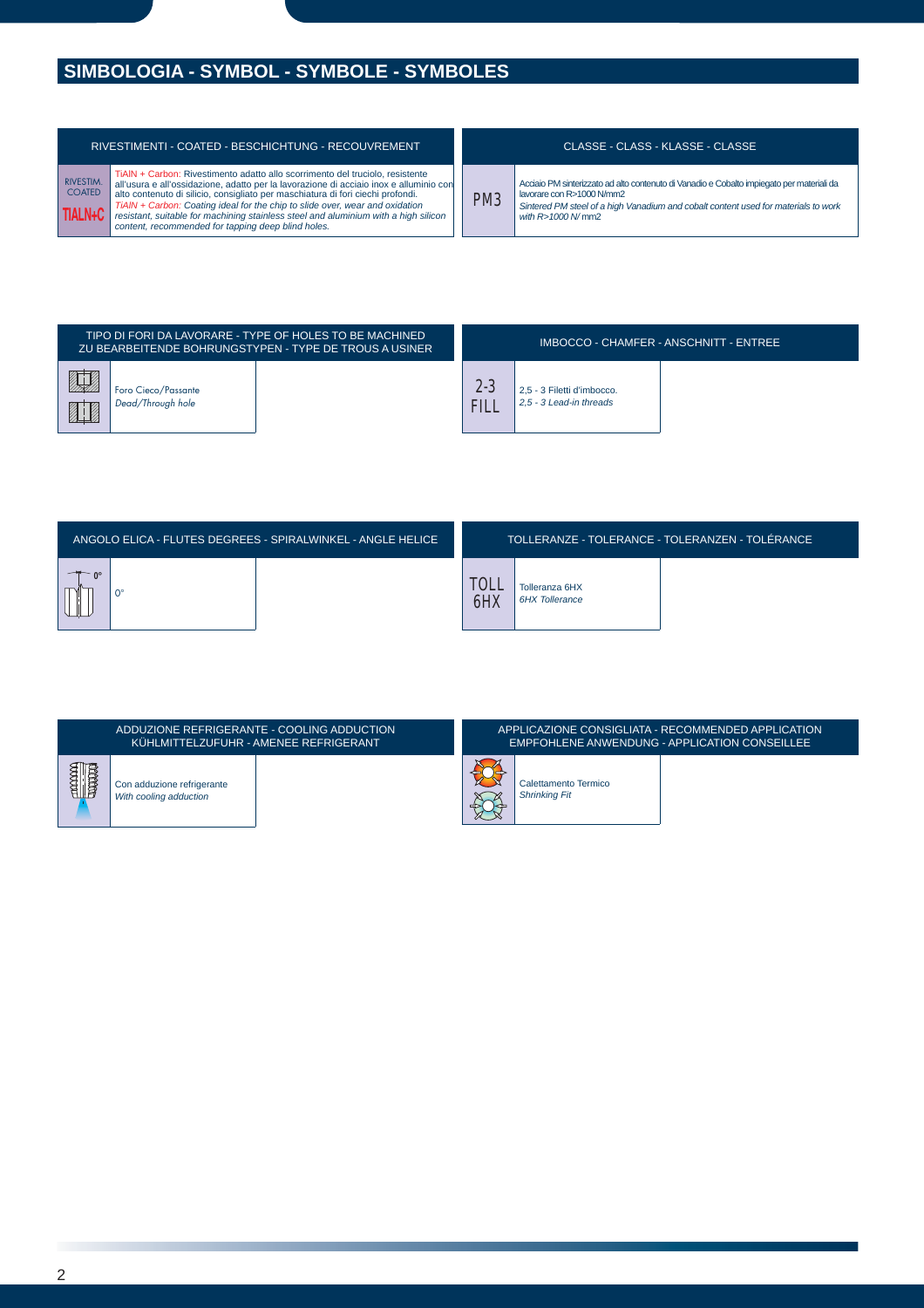#### **Maschi con gambo h6 per ghisa** Taps with shank h6 for cast iron Gewindebohrer mit h6-Schaft für Gusseisen Tarauds avec queue h6 pour fonte gris



## *M 6 - 20*



| <b>DIN 371</b>      |   | Prezzo<br>Listino      | (mm)      |              | h6 |                 |        |     |                             |                         |   | Prezzo<br>Listino<br>Price List | (mm) |                | h6 |    |          |   |                      |
|---------------------|---|------------------------|-----------|--------------|----|-----------------|--------|-----|-----------------------------|-------------------------|---|---------------------------------|------|----------------|----|----|----------|---|----------------------|
| ART.                |   | <b>Price List</b><br>€ | ${\sf M}$ | P.           | Ød | L1              | H      |     | Preforo<br><b>B</b> Prebore |                         |   | €                               | M    | P              | Ød | L1 | H        |   | Preforo<br>B Prebore |
| MSG0100NITBW-h6 M6  | о | 63,80                  | 6         | $\mathbf{1}$ | 6  | 10 <sup>°</sup> | 80     | 4,9 | 5,0                         | MSG0100NITBW-h6 M12 G10 | п | 109,30                          | 12   | 1,75           | 10 |    | 18 110   | 8 | 10,3                 |
| MSG0100NITBW-h6 M8  | п | 67,30                  | 8         | 1,25         | 8  | 13              | 90     | 6,2 | 6,8                         | MSG0100NITBW-h6 M14     | п | 115,00                          | 14   | $\overline{2}$ | 12 | 20 | 110      | 9 | 12,0                 |
| MSG0100NITBW-h6 M10 | п | 73,10                  | 10        | 1,5          | 10 |                 | 15 100 | 8   | 8,5                         | MSG0100NITBW-h6 M16 G12 | п | 126,70                          | 16   | $\overline{2}$ | 12 |    | 20 110 9 |   | 14,0                 |
|                     |   |                        |           |              |    |                 |        |     |                             | MSG0100NITBW-h6 M18 G14 | п | 195,20                          | 18   | 2,5            | 14 |    |          |   | 25 125 11 15,5       |
|                     |   |                        |           |              |    |                 |        |     |                             | MSG0100NITBW-h6 M20 G16 | п | 235,80                          | 20   | 2,5            | 16 |    |          |   | 25 140 12 17,5       |
|                     |   |                        |           |              |    |                 |        |     |                             |                         |   |                                 |      |                |    |    |          |   |                      |
|                     |   |                        |           |              |    |                 |        |     |                             |                         |   |                                 |      |                |    |    |          |   |                      |
|                     |   |                        |           |              |    |                 |        |     |                             |                         |   |                                 |      |                |    |    |          |   |                      |
|                     |   |                        |           |              |    |                 |        |     |                             |                         |   |                                 |      |                |    |    |          |   |                      |
|                     |   |                        |           |              |    |                 |        |     |                             |                         |   |                                 |      |                |    |    |          |   |                      |
|                     |   |                        |           |              |    |                 |        |     |                             |                         |   |                                 |      |                |    |    |          |   |                      |
|                     |   |                        |           |              |    |                 |        |     |                             |                         |   |                                 |      |                |    |    |          |   |                      |
|                     |   |                        |           |              |    |                 |        |     |                             |                         |   |                                 |      |                |    |    |          |   |                      |
|                     |   |                        |           |              |    |                 |        |     |                             |                         |   |                                 |      |                |    |    |          |   |                      |
|                     |   |                        |           |              |    |                 |        |     |                             |                         |   |                                 |      |                |    |    |          |   |                      |
|                     |   |                        |           |              |    |                 |        |     |                             |                         |   |                                 |      |                |    |    |          |   |                      |
|                     |   |                        |           |              |    |                 |        |     |                             |                         |   |                                 |      |                |    |    |          |   |                      |
|                     |   |                        |           |              |    |                 |        |     |                             |                         |   |                                 |      |                |    |    |          |   |                      |
|                     |   |                        |           |              |    |                 |        |     |                             |                         |   |                                 |      |                |    |    |          |   |                      |

| <b>PARAMETRI - PARAMETERS</b> |                                                 |                           |                                                  |           |             |  |  |  |  |
|-------------------------------|-------------------------------------------------|---------------------------|--------------------------------------------------|-----------|-------------|--|--|--|--|
|                               | <b>MATERIALI - MATERIALS</b>                    | <b>VDI</b><br>3323<br>GR. | <b>HB</b><br>Rm <sup>1</sup><br>HRC <sup>2</sup> |           | Vc<br>m/min |  |  |  |  |
|                               | <b>ACCIAIO NON LEGATO - NOT ALLOY STEEL</b>     | $1 - 5$                   | 125-300                                          |           |             |  |  |  |  |
| P                             | <b>ACCIAIO POCO LEGATO - LOW ALLOY STEEL</b>    | $6 - 9$                   | 180-350                                          |           |             |  |  |  |  |
|                               | <b>ACCIAIO ALTO LEGATO - ALLOY STEEL</b>        | $10 - 11$                 | 200-325                                          |           |             |  |  |  |  |
|                               | <b>INOX MARTENS. - STAINLESS STEEL MART</b>     | $12 - 13$                 | 200-240                                          | $\bullet$ | $20 - 25$   |  |  |  |  |
| M                             | <b>INOX AUST. DUPLEX - STAINLESS STEEL AUST</b> | $14.1 - 14.2$             | 180-230                                          |           |             |  |  |  |  |
|                               | <b>GHISA GRIGIA - GREY CAST IRON</b>            | $15 - 16$                 | 180-260                                          | $\bullet$ | $20 - 25$   |  |  |  |  |
| Κ                             | <b>GHISA SFEROIDALE - SPHEROIDAL GRAPHITE</b>   | $17 - 18$                 | 160-250                                          | $\bullet$ | $20 - 25$   |  |  |  |  |
|                               | <b>GHISA MALLEABILE - MALLEABLE CAST IRON</b>   | $19 - 20$                 | 130-230                                          | $\bullet$ | $25 - 30$   |  |  |  |  |
|                               | ALLUMINIO E SUE LEGHE - ALUMINIUM               | $21 - 25$                 | 60-130                                           |           |             |  |  |  |  |
| N                             | <b>RAME E SUE LEGHE - COPPER</b>                | $26 - 28$                 | $90 - 110$                                       |           |             |  |  |  |  |
|                               | <b>NON METALLICI - PLASTICS</b>                 | 29-30                     | $\prime$                                         |           |             |  |  |  |  |
|                               | <b>LEGHE RESIST, CALORE - HIG. TEMP, ALLOY</b>  | $31 - 35$                 | 200-320                                          |           |             |  |  |  |  |
| S                             | <b>TITANIO E SUE LEGHE - TITANIUM</b>           | 36-37                     | $400 - 1050$                                     |           |             |  |  |  |  |
| н                             | <b>ACCIAIO TEMPRATO - HARDENED STEEL</b>        | $38 - 41$                 | $45 - 60^{2}$                                    |           |             |  |  |  |  |

**Vc** = m/min VELOCITÀ DI TAGLIO - CUTTING SPEED

■ DISPONIBILI - IN STOCK - LIEFERBAR - DISPONIBLES A RICHIESTA - ON REQUEST - AUF ANFRAGE - SUR DEMANDE<br>APPLICAZIONE CONSIGLIATA-RECOMMENDED APPLICATION O APPLICAZIONE POSSIBILE - POSSIBLE APPLICATI APPLICAZIONE CONSIGLIATA-RECOMMENDED APPLICATION EMPFOHLENER EINSATZ - APPLICATION CONSEILLÉE